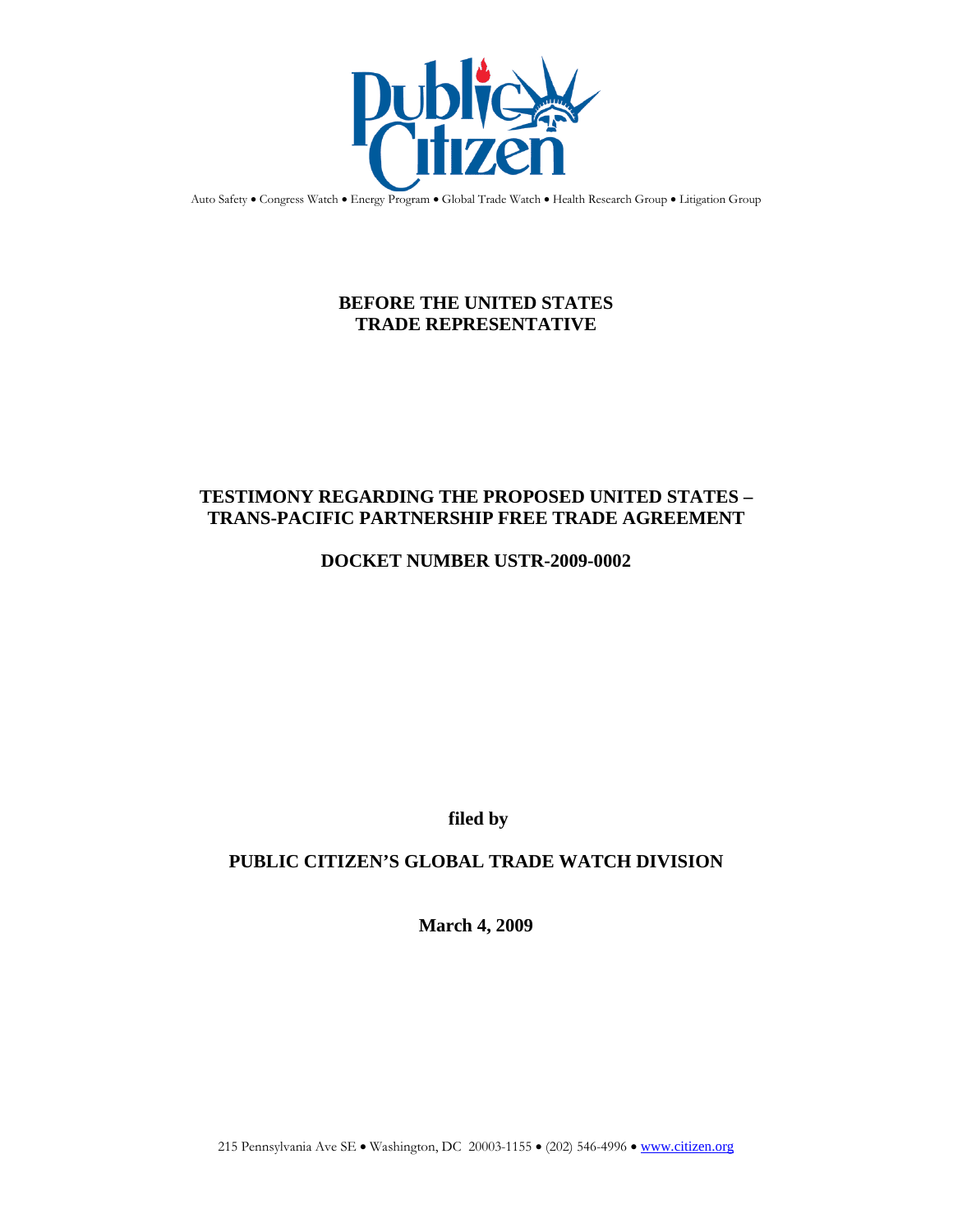On January 23, 2009, the Office of the U.S. Trade Representative (USTR) published in the Federal Register a Request for Comments and Notice of Public Hearing concerning the last minute Bush administration proposal that the United States join in negotiations for a proposed Trans-Pacific Partnership Free Trade Agreement (TPPFTA) between Singapore, Chile, New Zealand, Brunei Darussalam, Australia, Peru and Vietnam. The USTR gave notice that it seeks public comment to assist the USTR in amplifying and clarifying negotiating objectives for the proposed agreements and to provide advice on how specific goods and services and other matters should be treated under the proposed agreement. However, the first order inquiry must be into why the Obama administration would consider picking up this end-game Bush administration trade agenda item that runs counter to its stated trade and domestic agenda priorities rather than pursuing the new trade reform agenda that President Obama pledged during his campaign.

On behalf of Public Citizen's Global Trade Watch division, we urge USTR and the entire Obama administration to add to its list of reversed last-minute Bush policies the previous administration's unilateral September 22, 2008 decision that the United States should enter into negotiations for yet another North American Free Trade Agreement (NAFTA)-style Free Trade Agreement (FTA).

Instead of picking up on the Bush-era TPPFTA proposal, we urge the Obama administration to focus on reforming what President Obama identified as an existing U.S. trade policy that is failing to meet the needs of most people and indeed causing damage. Getting the model right is critical before any new negotiations are started. President Obama identified many aspects of the current FTA model that need reform during the campaign: over-reaching foreign investor privileges and their private enforcement, service sector privatization and deregulation, trade agreement limits on domestic procurement and import safety policies and more.

Among the reasons that the United States should not enter into TPPFTA talks are:

- 1. **Negotiating another NAFTA-style FTA is exactly the opposite of the trade reform agenda to which President Obama committed.** Like the Panama, Colombia and Korea FTAs, the TPPFTA is a Bush hangover project that should be scrapped in favor of the change of course on U.S. trade policy that the American public is demanding and on which President Obama and the last two classes elected to Congress campaigned.
- 2. **The last thing the United States needs now is** *any* **agreement that** *expands* **financial services liberalization and deregulation.** The Bush administration initially became interested in this agreement because it was viewed as a venue to push financial service deregulation in parallel to similar financial service proposals now on the table in the World Trade Organization (WTO) Doha Round talks. As the Congress works to establish new financial service regulation at home and world leaders are united on the need for more global regulation of this sector, having a 'trade' agreement that moves us in the exact opposite direction is a non-starter.
- 3. **FTAs under the current model have proved not to create good jobs, increase wages or even spur U.S. export growth, so doing another such agreement is not in the U.S. economic interest.** Under the current FTA model, U.S. real median wages are still scarcely above 1973 levels, while income inequality has risen to levels not seen since the Robber Baron era and 4.3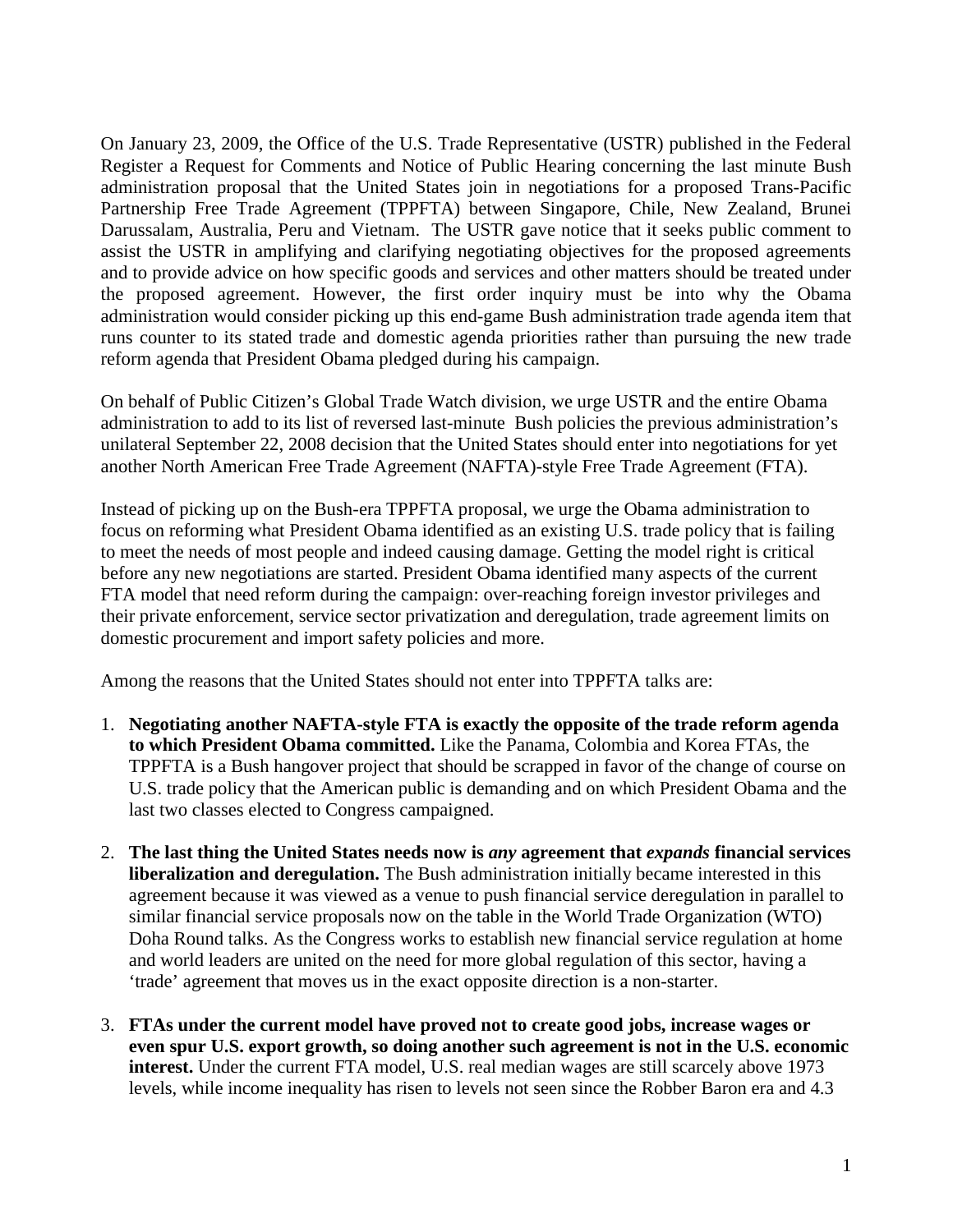million U.S. manufacturing jobs – 1 in 4 of the entire sector – have been lost. The U.S. has become a net importer of food and has seen its total agriculture trade surplus plummet. U.S. export growth to current FTA partners has been 6 percent while export growth to non-FTA partners has been 14.4 percent. The United States had a trade deficit of \$200 billion in 2008 with the 14 U.S. FTA partners. As regards the FTA countries with which we have the largest volume of trade, such as Canada, Mexico and Israel, deficits increased dramatically after implementation of FTAs. Doing more of the same makes no economic sense. A critical aspect of remedying our current economic crisis is creating a trade policy and a new model for our trade agreements that harvests the benefits of trade under rules that create good jobs here, increase wage levels, restore balance to our trade flows and promote equitable growth here and within our trade partners countries.

4. **FTAs under the current model have proved environmentally destructive.** Given the increasingly- recognized contribution of long-distance shipping to carbon emissions, there are strong ecological reasons for ramping down our dependence on carbon-intensive Trans-Pacific trade flows. The Obama administration should instead prioritize local, national and regional production.

Below, we present these reasons in more detail.

### **1. Negotiating another NAFTA-style FTA is exactly the opposite of the trade reform agenda to which President Obama committed.**

Like the Panama, Colombia and Korea FTAs, the TPPFTA is a Bush hangover project that exemplifies the Bush administration approach to trade. Certainly rescuing the last floundering items of the failed Bush trade policy should not be the start of the Obama trade agenda. At issue is whether the Obama administration will breath life into the shell of another NAFTA-style FTA that the Bush administration unilaterally launched in the waning days of the past administration without Congressional consultation much less consent.

Taking up Bush's TPPFTA would directly contradict the change of course on trade policy that the American public is demanding and on which President Obama and the last two classes elected to Congress campaigned. From the presidency, to both chambers of Congress, from Florida to New Mexico, from Colorado to New York, successful candidates in the 2006 and 2008 races ran on a resounding platform of fundamental overhaul of U.S. trade and economic policies. In the two cycles, there was a combined shift of 72 members in the fair-trade composition of Congress.<sup>[1](#page-2-0)</sup>

And President Obama of course campaigned on a whole series of specific trade reform commitments. Whether he will meet his pledges to the American people will be tested by whether the Obama administration continues with more Bush NAFTA-style FTAs, such as the TPPFTA, or conducts the promised repair of the existing trade agreements and develops a new policy that, as President Obama said, benefits the many, not only a few special interests. Specifically, President Obama pledged to remedy the following FTA problems that the TPPFTA would replicate:

<span id="page-2-0"></span> $1$  Todd Tucker, "Fair Trade Gets an Upgrade," Public Citizen's Global Trade Watch, November 2008.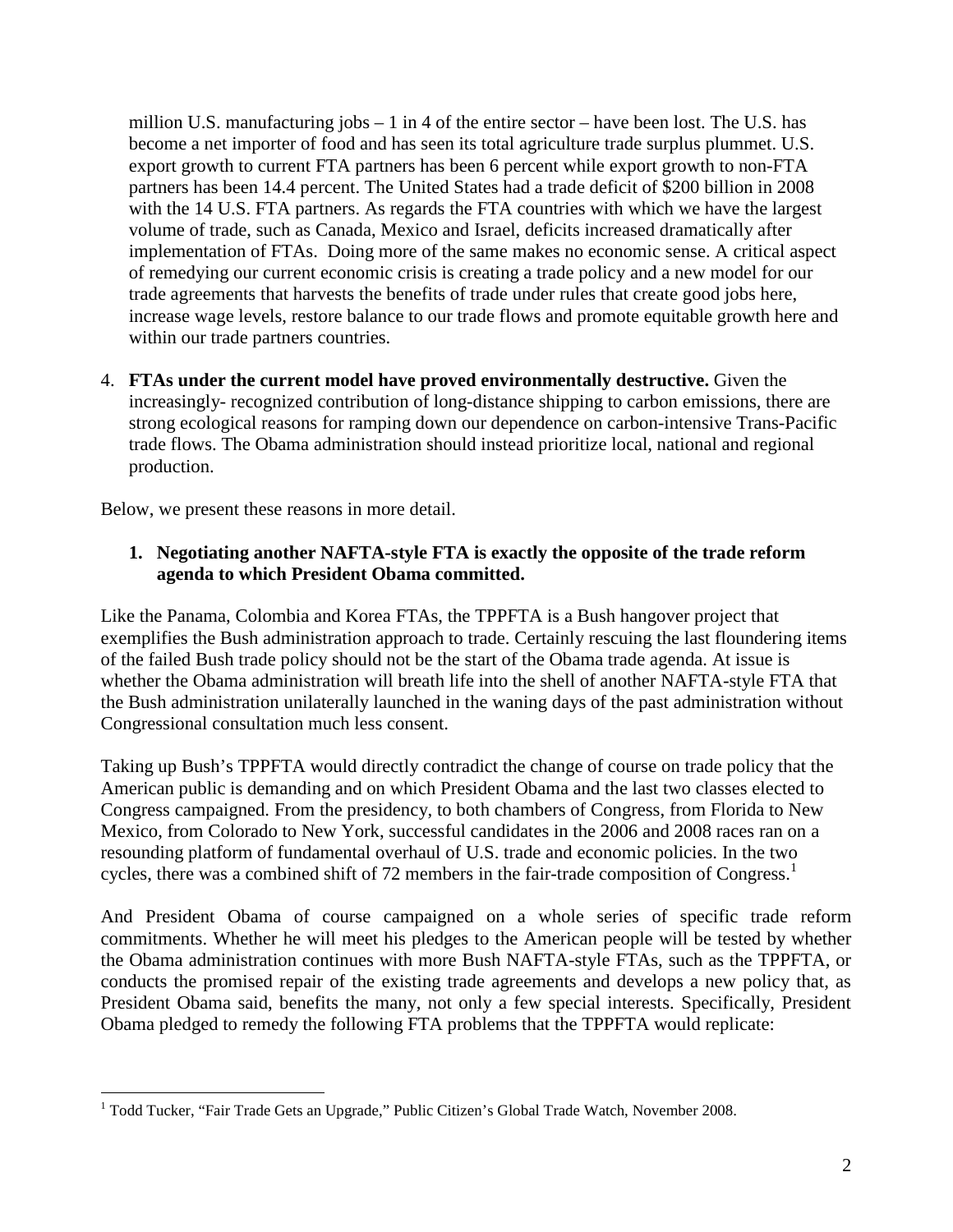- FOREIGN INVESTOR PRIVILEGES Obama answered "yes" to the question: "Will you commit to renegotiate NAFTA to eliminate its investor rules that allow private enforcement by foreign investors of these investor privileges in foreign tribunals and that give foreign investors greater rights than are provided by the U.S. Constitution as interpreted by our Supreme Court thus promoting offshoring?<sup>2</sup>["](#page-3-0) He also said: "While NAFTA gave broad rights to investors, it paid only lip service to the rights of labor and the importance of environmental protection. We should amend NAFTA to make clear that fair laws and regulations written to protect citizens in any of the three countries cannot be overridden simply at the request of foreign investors."<sup>[3](#page-3-1)</sup>
- LABOR RIGHTS "We'll add binding obligations to protect the right to collective bargaining and other core labor standards recognized by the International Labor Organization. And I will add enforceable measures to NAFTA, the World Trade Organization (WTO), CAFTA [Central America Free Trade Agreement] and other Free Trade Agreements (FTA's) currently in effect."[4](#page-3-2) "The rights of working people should be equal to those of commercial interests and their protections in trade agreements should be the same. Again, this was a fundamental failing in the NAFTA and CAFTA agreements.<sup>"[5](#page-3-3)</sup>
- ENVIRONMENT "We must add binding environmental standards so that companies from one country cannot gain an economic advantage by destroying the environment.<sup>"[6](#page-3-4)</sup> "The protection of the environment is just as critical as the protection of commercial interests and must be subject to the same mechanism for protection."<sup>[7](#page-3-5)</sup>
- PROCUREMENT Obama answered yes to the question: "Do you support renegotiating trade agreements so they will allow us to use "Buy America" and "Buy Local" procurement policies?" [8](#page-3-6)
- AGRICULTURE AND IMMIGRATION In a Fortune Magazine interview, Obama said "not only did [NAFTA] have an adverse affect on certain communities that saw jobs move down to Mexico but for example our agricultural section pretty much devastated a much less efficient Mexican farming system. But from a pure economic [sic], you know if you're just an economist looking at this in an abstract way you would say well a more efficient producer displaced a less efficient producer in Mexico, there's nothing wrong with that. As a practical matter those are millions of people in Mexico who are displaced. Many of whom now are moving up to the United States, contributing to the immigration concerns that people are feeling. And so, those human factors should be taken into account. They may not override or[sic] every single decision that we make in respect to trade, but to pretend those costs aren't there, that those costs aren't real, and my job as president to take those into

<span id="page-3-0"></span><sup>&</sup>lt;sup>2</sup>http://www.citizenstrade.org/pdf/QuestionnairePennsylvaniaFairTradeCoalition040108FINAL\_SenatorObamaRespons e.pdf

<span id="page-3-2"></span><span id="page-3-1"></span><sup>3</sup> http://www.citizen.org/documents/TXFairTradeCoalitionObama.pdf

<span id="page-3-3"></span><sup>4</sup> http://www.citizen.org/documents/Obama\_IFTC.pdf.

<span id="page-3-4"></span><sup>&</sup>lt;sup>5</sup> http://www.citizenstrade.org/pdf/wftc\_obamaresponsestotradequestionnaire\_02182008.pdf

<sup>6</sup> http://www.citizen.org/documents/TXFairTradeCoalitionObama.pdf.

<span id="page-3-6"></span><span id="page-3-5"></span><sup>&</sup>lt;sup>7</sup> http://www.citizenstrade.org/pdf/wftc\_obamaresponsestotradequestionnaire\_02182008.pdf

<sup>8</sup> http://www.citizenorg/documents/ORFairTradeCoalitionObama.pdf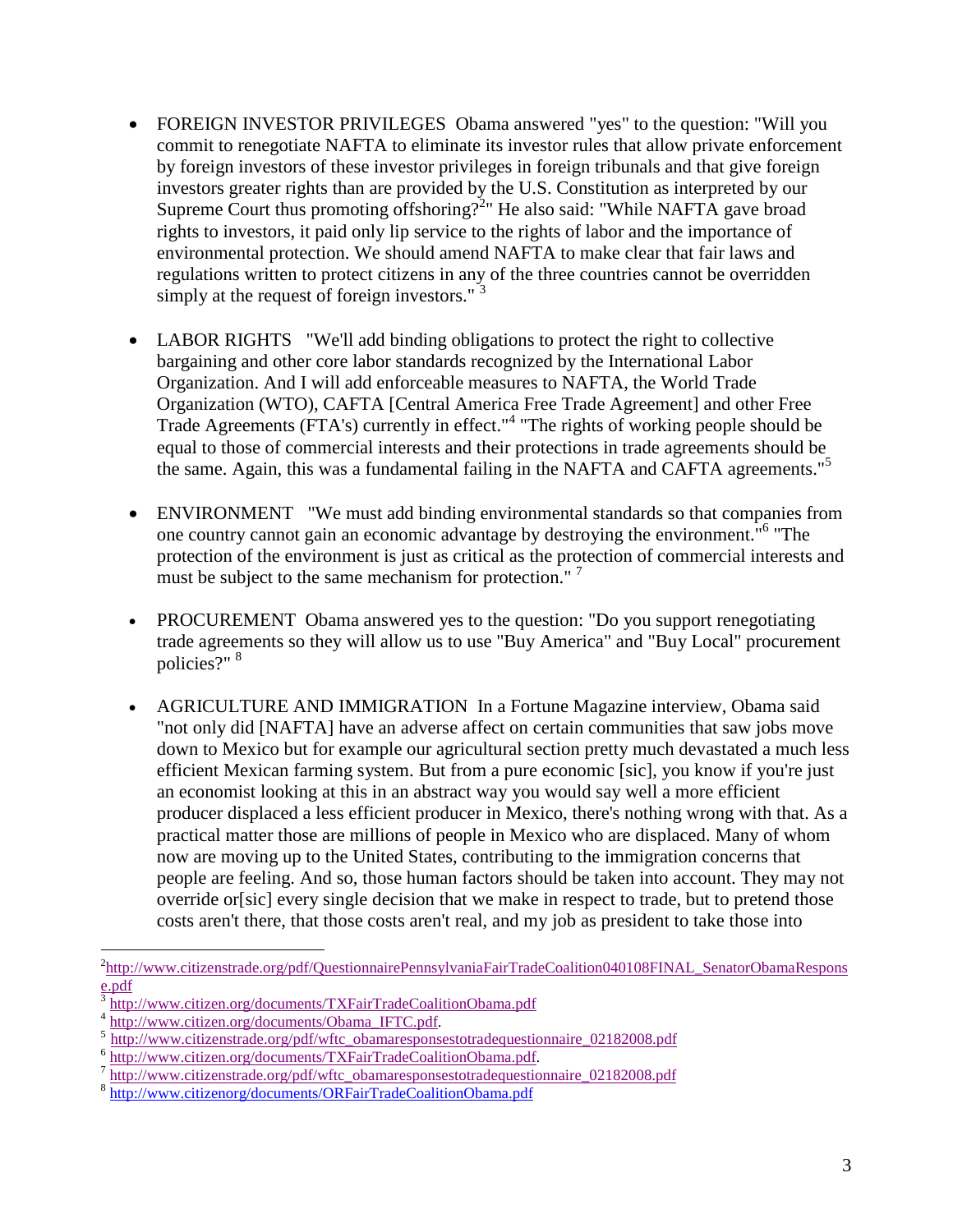account, I think, does no service to free trade. And its part of what has fed the protection incentive and the anti-immigration incentive that is out there in both parts and you know I think that if we manage trade more effectively, if we're better partners, if we are thinking about the dislocations that occurs as a consequence of it, if we're true to our belief that labor and environmental standards should be a part of raising living standards around the world instead of a race to the bottom, then we can have free trade and it will be sustainable and we willhave political support over the long run."<sup>9</sup>

Similar language was included in the Democratic Party platform, which stated: "We will negotiate free trade agreements that open markets to U.S. exports and include enforceable international labor and environmental standards; we pledge to enforce those standards consistently and fairly. We will not negotiate free trade agreements that stop the government from protecting the environment, food safety or the health of its citizens, give greater rights to foreign investors than to U.S. investors, require the privatization of our vital public services, or prevent developing country governments from adopting humanitarian licensing policies to improve access to life-saving medications. We will stand firm against agreements that fail to live up to these important benchmarks."<sup>[10](#page-4-1)</sup>

Polls focusing on specific trade and globalization issues showed the majority of Americans consider status-quo policies to be damaging to themselves and the nation, including by a two-to-one margin, amajority of self-identified Republican voters[.](#page-4-2)<sup>[11](#page-4-2)</sup> The lived experience of damage under NAFTA, and other NAFTA-style pacts has resulted in opposition to this model across broad demographics.<sup>[12](#page-4-3)</sup> For instance, a June 2008 Rasmussen poll shows that nearly three-quarters (73 percent) of Americans believe that a FTA has had a negative effect on their families. Only 14 percent say their families have benefited from a FTA. Over half – 56 percent – of Americans believe that NAFTA should be renegotiated. Only 16 percent believe it should *not* be renegotiated*. And 71 percent of voters say negotiation of trade agreements is important to them in terms of how they will vote.* Only

<span id="page-4-0"></span><sup>&</sup>lt;sup>9</sup> http://factcheck.barackobama.com/factcheck/2008/06/18/fact\_check\_on\_fortune\_intervie.php

<span id="page-4-1"></span><sup>&</sup>lt;sup>10</sup> Democratic National Convention Committee, "The 2008 Democratic Party Platform: Renewing America's Progress," August 25, 2008. Available at http://www.democrats.org/a/party/platform.html.

<span id="page-4-2"></span><sup>&</sup>lt;sup>11</sup> Wall Street Journal-NBC News Poll, September 2007. Available at:

http://online.wsj.com/public/resources/documents/WSJ-POLL-20071003.pdf. Accessed Oct. 28, 2008. (Republican voters, by a two-to-one majority, agree that "Foreign trade has been bad for the U.S. economy, because imports from abroad have reduced demand for American-made goods, cost jobs here at home, and produced potentially unsafe products." Fifty-nine percent of Republicans agreed with this statement, and an additional six percent said this partially reflected their views. Only 32 percent agreed with the statement "Foreign trade has been good for the U.S. economy, because demand for U.S. products abroad has resulted in economic growth and jobs for Americans here at home and provided more choices for consumers.")

<span id="page-4-3"></span><sup>&</sup>lt;sup>12</sup> Greenberg Quinlan Rosner, Sept. 15, 2008, http://www.democracycorps.com/strategy/2008/09/the-changingpresidential-race-after-the-conventions/. (A majority of voters are cool to NAFTA, regardless of level of electoral participation, region, past presidential favorite, degree of loyalty to McCain or Obama, party affiliation, ideology, who they supported in the primary, what they think is the top concern facing the country, gender, age, generational cohort, race, educational level, union membership status, marital status, parental status, religion, how they feel about the direction of the country, and which party controls their congressional district. Catholic, swing and independent voters – among the most sought after constituencies – are among the most anti-NAFTA voting blocs in the country*.)* Zogby, September 2008, http://www.zogby.com/news/X-IAD.pdf. (NAFTA opposition is the majority position across every demographic. Hispanics are among the most anti-NAFTA voting blocs in the country, as are progressives, liberals, Democrats and internationalists. Similar conclusions held in terms of opposition to the Colombia FTA.)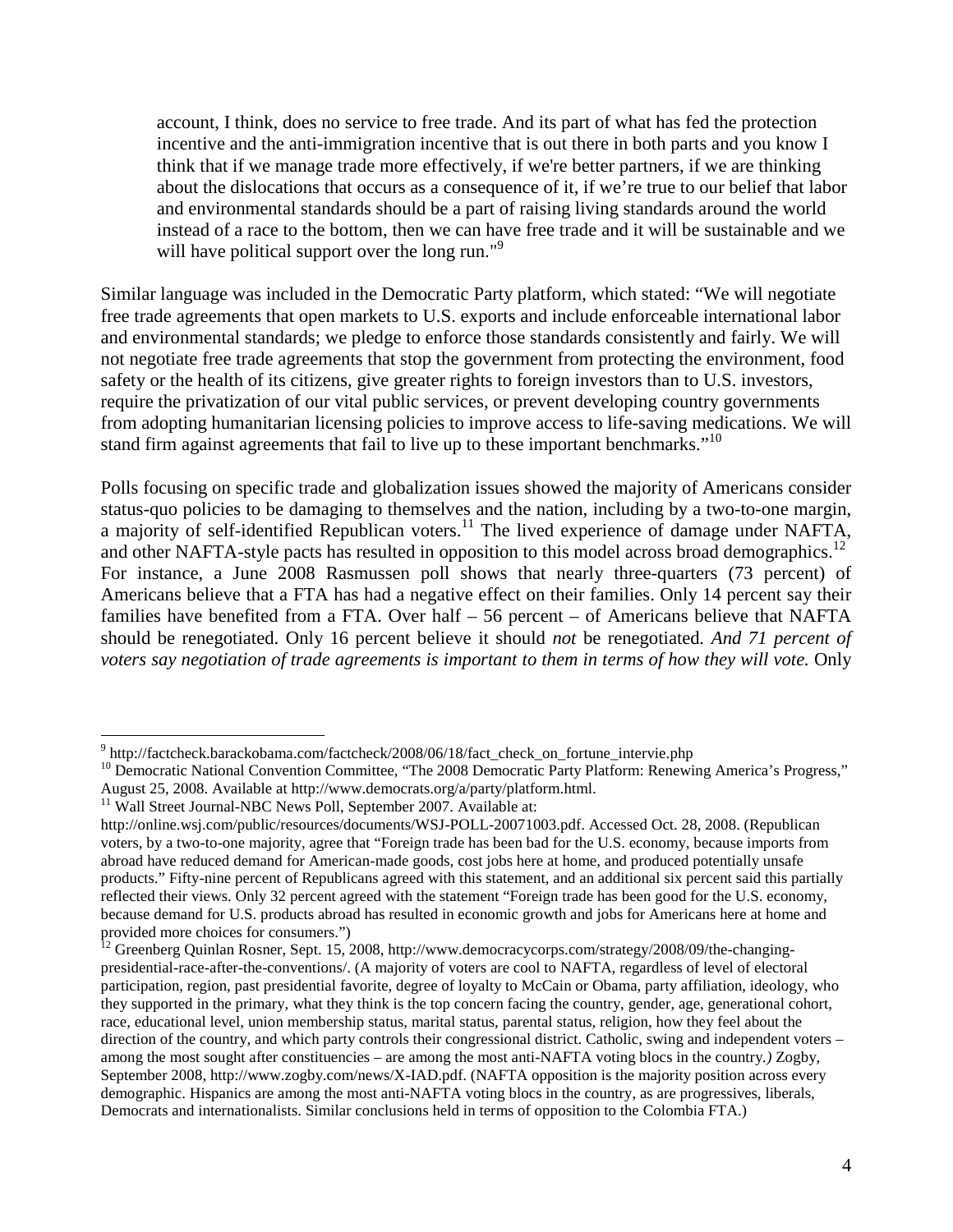20 percent say it is not important.<sup>[13](#page-5-0)</sup> A May 2008 Pew Research Center for People and the Press poll shows that 48 percent of Americans – including 42 percent of Republicans, 50 percent of Democrats, and 52 percent of independents – said that "free trade agreements – like NAFTA, and the policies of the World Trade Organization" have been "a bad thing" for the United States, while only 35 percent said they have been a good thing. *This is a dramatic reversal from a 2004 poll in which Americans believed that these trade agreements were a good thing, by a 47-34 margin.* 61 percent of Americans believe "free trade" costs U.S. jobs, and 56 percent believe it lowers wages. Only 9 percent believe "free trade" creates U.S. jobs, and only 8 percent believe it raises wages – results which are consistent across party affiliation lines.<sup>[14](#page-5-1)</sup>

In short, the Bush trade agenda has been thoroughly discredited in the public's mind, as shown by both election outcomes and polling. The Obama administration's pursuit of the Bush administration's trade agenda – by negotiating another NAFTA-style FTA no less – after pledging to the American people that finally their concerns about the status quo trade policy would be addressed would undermine public support for the government at a time when our nation faces enormous economic and political challenges.

Further, 54 members of the House of Representatives wrote to President Obama earlier this month explicitly requesting that he not pick up Bush's proposal to negotiate a TPPFTA. Given immense political capital that would be expended by pursuing this Bush trade agenda item and the many challenges with existing agreements and trade relationships that demand urgent attention, it does not make policy or political sense to take up this Bush hangover trade agreement proposal. And, because the United States has not been formally engaged in the process, deciding now to reverse Bush's decision to enter into these negotiations has few downsides. Thus, the Obama administration should make a clean break and rally public opinion towards a real change of course.

## **2. The last thing the United States needs now is** *any* **agreement that** *expands* **financial services liberalization and deregulation.**

In 2008, the Bush USTR initially became interested in what were continuing negotiations among Brunei, Chile, Singapore, and New Zealand who had previously signed a Trans-Pacific Strategic Economic Partnership (P-4) agreement. The new talks were to focus on financial service liberalization and deregulation and new foreign investor rights. When USTR announced its interest in these pre-TPPFTA talks in February 2008, it singled out the trade and investment chapters as beingthe key reason for the Bush administration's interest in the talks[.](#page-5-2)<sup>15</sup>

Since then, the model of radical financial service deregulation and liberalization that has been at the core of past FTAs and also the Financial Services Agreement (FSA) of the WTO has been widely criticized, including by many supporters of 'free trade', as a major contributing factor to the current global financial crisis. Congress is now working to establish new financial service regulations at

<span id="page-5-0"></span><sup>&</sup>lt;sup>13</sup> Rasmussen Reports, "56% Want NAFTA Renegotiated, Americans Divided on Free Trade," June 18, 2008. Available at: http://www.rasmussenreports.com/public\_content/politics/general\_politics/56\_want\_nafta\_renegotiated\_americans \_divided\_on\_free\_trade. Accessed Oct. 31, 2008.

<span id="page-5-2"></span><span id="page-5-1"></span><sup>&</sup>lt;sup>14</sup> Pew Research Center for People and the Press, May 1, 2008.

<sup>&</sup>lt;sup>15</sup> See e.g. U.S. Trade Representative, "United States to Join Sectoral Negotiations with Four Asia-Pacific Countries," Feb. 4, 2008.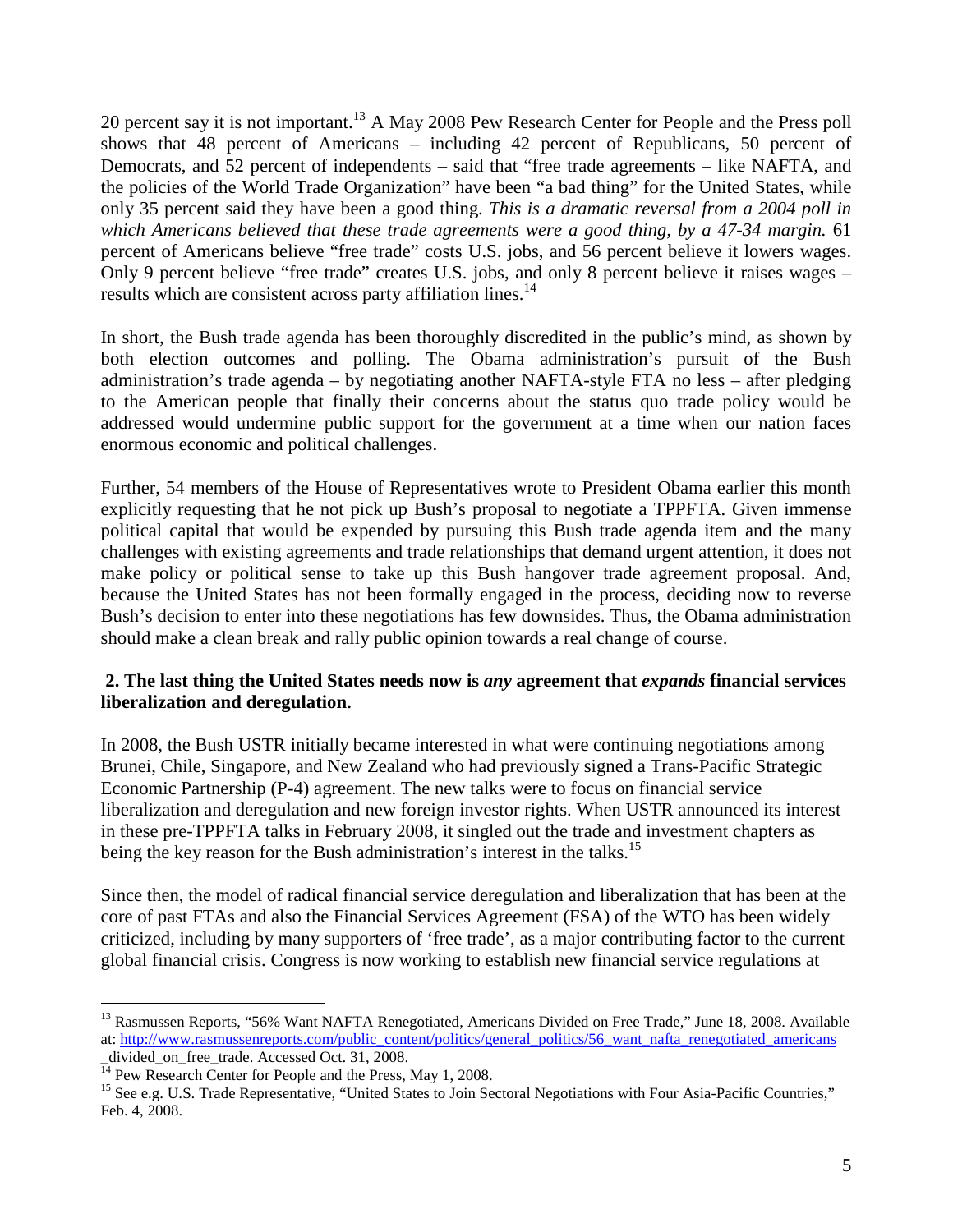home. World leaders will meet again in April following on the November G-20 summit in Washington with creation of new global financial service sector regulatory systems as a main goal. Negotiating TPPFTA rules that would establish new financial service deregulation and liberalization commitments on the United States and other countries – the core goal of these TPPFTA talks - is antithetical to the domestic and international re-regulation agenda that is widely viewed as an essential element to counter the current crisis and avoid future meltdowns.

Indeed, rather then entering into new negotiations regarding financial service deregulation, the Obama administration should revisit the requests and offers made regarding further financial service deregulation and liberalization made by the Bush administration in connection with on-going WTO Doha Round negotiations. One of the three main pillars of the Doha Round is further service sector liberalization and deregulation related to expansion of the WTO's General Agreement on Trade in Services (GATS). This agreement sets out rules for how countries can regulate the "service sectors" of their economies. The WTO Secretariat was unusually direct in describing the implications of the GATS rules: "Governments are free in principle to pursue any national policy objectives *provided the relevant measures are compatible with the GATS*" [emphasis added].

One of the most controversial service sectors covered by the GATS is finance. When many countries initially rejected the extreme banking and insurance deregulation agenda pushed by U.S. and European governments and corporations, special additional negotiations were launched after the WTO was established. Thus, the WTO's limits on domestic financial service regulation are contained not only in the original GATS, but in the subsequent FSA, which went into effect in 1999, with 105 countries signed on. These rules not only guarantee foreign financial firms and their products access to U.S. markets, but also include numerous additional rules that limit how our domestic governments may regulate foreign firms operating here. These rules ban certain forms of regulation banned outright even if they are applied equally to domestic and foreign firms. These expansive "Market Access" obligations are why the Clinton administration agreed as part of GATS negotiations to "fix" Glass-Steagall's "barrier to entry". (Glass-Steagall's firewalls requirement that commercial banks not provide investment services meant that foreign firms that combined both activities would not have been able to operate in the U.S. market.)

The United States and Organisation for Economic Cooperation and Development (OECD) countries also committed to even greater deregulation and liberalization by signing an additional WTO agreement, called the "Understanding on Commitment in Financial Services." When all was said and done, the United States was bound to extremely broad WTO obligations to stay out of regulation of "banking," "other financial services," and "insurance."

Re-regulating financial services must include revisions to these existing rules. Yet, in contrast, through the Doha Round, the Bush administration and the European Union have pushed for more countries to take on these extreme deregulation and liberalization commitments, including a commitment not to issue new regulations of financial services by adoption of a "standstill provision"; elimination of domestic financial service regulatory policies that may "*adversely affect the ability of financial service suppliers of any other (WTO) Member to operate, compete, or enter*" the market even if they meet GATS rules; and guarantees that foreign financial service suppliers are permitted "to offer in its territory any new financial service," a direct conflict with the various proposals to limit various risky investment instruments, such as certain types of derivatives.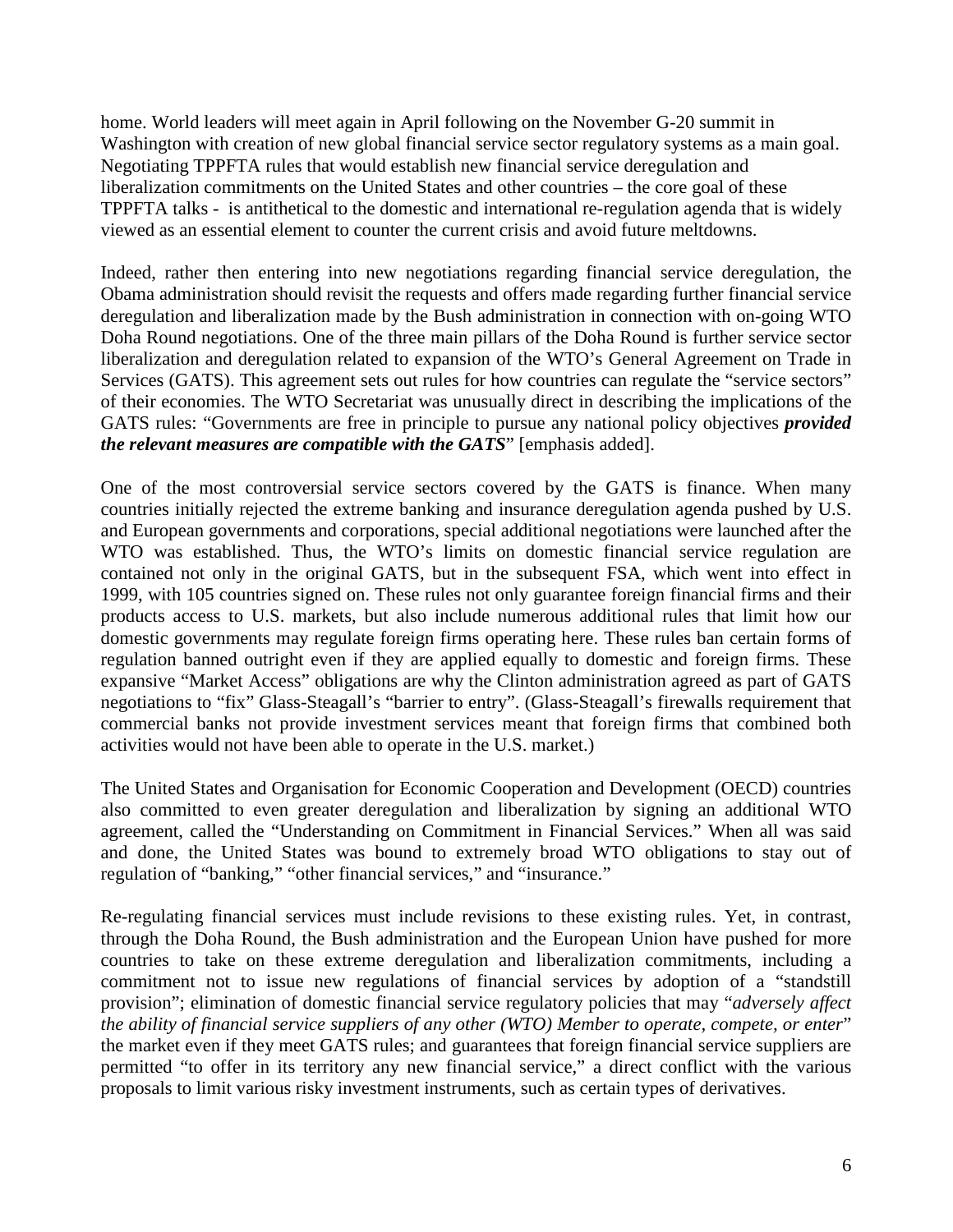The Bush administration's preoccupation with the financial service negotiations of the P-4 countries was a parallel means for pursuing this agenda, as the P-4 and now the TPPFTA negotiations in this sector are to be conducted on the basis of a negative list. That is to say that unlike WTO, where countries must opt sectors into coverage, the FTA model of service sector negotiations is for all sectors to be covered unless exceptions are negotiated. This negotiating format means that countries have less flexibility in preserving domestic policy space needed to pursue important goals, such as stabilizing the troubled financial sector.

While there have been increasing congressional and public demands for a massive re-regulation of banking, insurance and other financial firms, U.S. participation in a TPPFTA would take us in the opposite direction. Indeed, re-regulating financial services must include revisions to the existing WTO rules.

#### **3. FTAs under the current model have proved not to create good jobs, increase wages or even spur U.S. export growth, so doing another such agreement is not in the U.S. economic interest.**

An examination of various metrics of the trade-jobs relationship (wages, inequality, trade deficits and jobs), demonstrates that the current FTA model has produced economic outcomes against the interest of most Americans. Pursuing further agreements under this model is antithetical to the Obama administration's commitment to create good U.S. jobs and combat growing U.S. income inequality, an extremely urgent goal in the context of our deep economic troubles. The U.S. labor market is experiencing the worst job losses since World War II. In the last three months alone, the United States lost 1.8 million jobs, and the unemployment rate is on its way to 8 percent. This rate does not include workers that have simply given up on looking for employment: when these workers are included, the adjusted unemployment rate for January 2009 jumped to 13.9 percent.<sup>[16](#page-7-0)</sup>

The data show that trade agreements based on the NAFTA-WTO model have not been associated with the creation of sustainable and good jobs, and that this approach should be rejected in future trade talks. Further, examination of U.S. export growth data show that our current FTA model seems to impose an export-growth penalty with export growth to non-FTA partners at 14.4 percent and export growth to FTA partners at 6 percent.

Corporate fair-trade opponents systematically tout FTAs as a means to cut the U.S. trade deficit. In fact the export growth to U.S. FTA countries is half of that to non-FTA countries – resulting in a nearly \$200 billion net deficit in 2008 with the 14 U.S. FTA partners. The latest variant of this tired, false claim is that expanding the NAFTA model to Panama, Colombia and South Korea (and now perhaps to the Trans-Pacific Region) will lead to a U.S. export boom that will help our economy recover. The real story is quite different.

First, because imports from the 14 U.S. FTA partner countries have outstripped our exports to these countries, the United States has large and growing trade deficits with its major FTA partners and

<span id="page-7-0"></span><sup>&</sup>lt;sup>16</sup> Bureau of Labor Statistics, Labor Force Statistics from the Current Population Survey, Total unemployed, plus all marginally attached workers plus total employed part time for economic reasons, as a percent of all civilian labor force plus all marginally attached workers, seasonally adjusted rate, BLS series LNS13327709, accessed Feb. 9, 2009.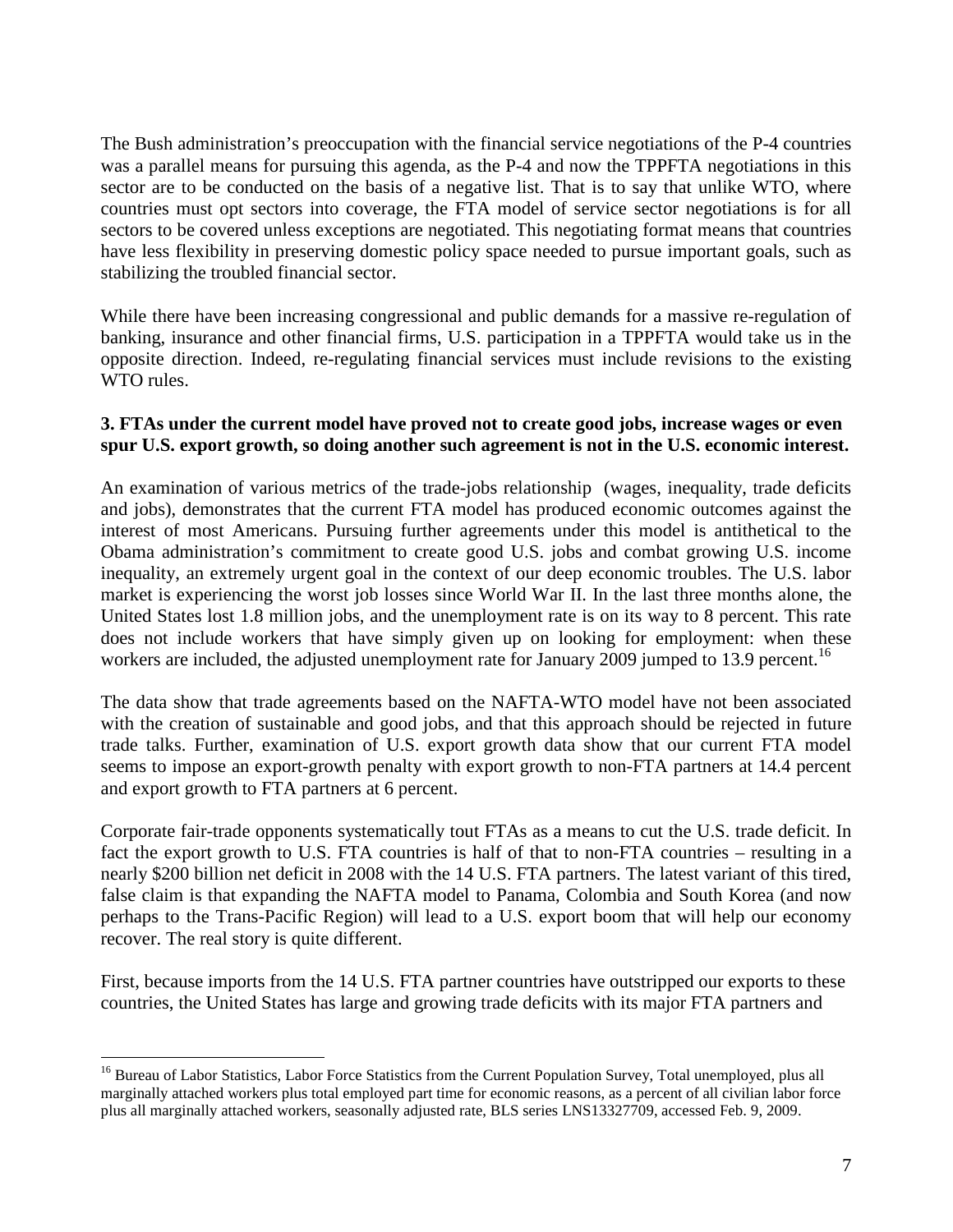with the group of FTA nations as a whole. And in the cases of Mexico and Jordan, we went from small surpluses to trade deficits.

Second, U.S. FTAs actually penalize export growth rates. Because CAFTA and the Bahrain FTA are only now being implemented, we can only compare growth rates for the full list of 14 FTA nations over the 2006-08 period. Inflation-adjusted annual average export growth to the 14 FTA countries during that period was 6 percent, while export growth for non-FTA countries was over twice that at 14.4 percent. This amounts to an 8 percent FTA export penalty. In other words, if exports to the FTA countries had simply grown at the much higher rate of exports to non-FTA countries, we would have had a \$77 billion smaller trade deficit overall in 2008 alone. *This sum is equal to five of the proposed 2008 auto bailouts.*



*Source: Analysis of U.S. International Trade Commission numbers.*

Sometimes U.S. trade negotiators are candid. In an October 2006 speech to a Korean audience, Bush administration official Karan Bhatia said that it was a myth that "The U.S. will get the bulk of the benefits of the FTA. If history is any judge, it may well not turn out to be true that the U.S. will get the bulk of the benefits, if measured by increased exports." He added that, in the instance of Mexico and other countries, **"***the history of our FTAs is that bilateral trade surpluses of our trading partners go up*" [italics added].

The negative outcomes of our current FTA model have translated into direct damage for many Americans' economic wellbeing.

**Wage and Income Inequality Trends:** In the past, trade competition came from imports of products made by foreign companies operating in their home countries. But today's "trade" agreements contain various investor privileges – the provisions that are at the core of the proposed TPPFTA talks - that reduce many of the risks and costs previously associated with relocating production from developed countries to low-wage developing countries. Thus, many imports now entering the United States under what would more correctly be called international investor agreements come from companies originally located in the United States and other wealthy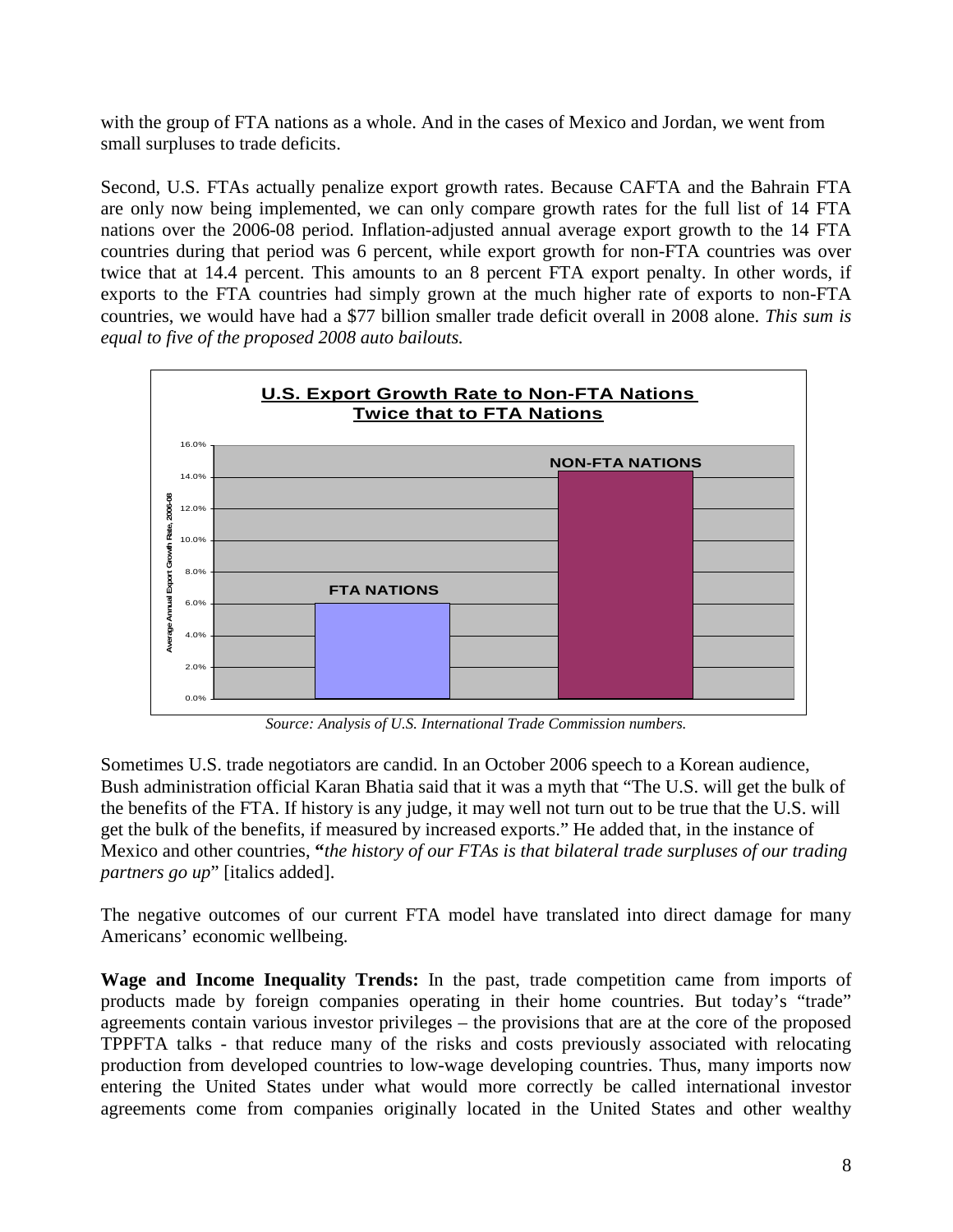countries that have moved production to low-wage countries. Underlying this trend is what the Horizon Project called the "growing divergence between the national interests of the United States and the interests of many U.S. multinational corporations which, if given their druthers, seem tempted to offshore almost everything but consumption."<sup>[17](#page-9-0)</sup> American workers effectively are now competing in a globalized labor market where some poor nations' workers earn less than 40 cents perhour.<sup>18</sup> Trade agreements that require companies to respect workers' rights to organize a union would empower workers in developing countries to fight for higher wages. However, as the century-long U.S. struggle to form a social contract shows, this a long-term proposition.<sup>[19](#page-9-2)</sup>

Also in the past, American workers represented by unions were able to bargain for their fair share of economic gains generated by productivity increases.<sup>[20](#page-9-3)</sup> But the corporate protections in today's trade agreements facilitate offshoring of production, thereby altering the power dynamic between workers and their employers. For instance, a study for the North American Commission on Labor Cooperation – the body established in the NAFTA labor side agreement – showed that after passage of NAFTA, as many as 62 percent of U.S. union drives faced employer threats to relocate abroad, and the factory shut-down rate following successful union certifications tripled.<sup>[21](#page-9-4)</sup>

And trade policy holds back wages even of jobs that can't be offshored. Economists have known for over 60 years that *all* workers with similar skill levels – not just manufacturing workers – will face downward wage pressure when U.S. trade policy creates a selective form of "free trade" in goods that non-professional workers produce.<sup>[22](#page-9-5)</sup> When workers in manufacturing are displaced and seek new jobs, they add to the supply of U.S. workers available for non-offshorable, non-professional jobs in hospitality, retail, health care and more.<sup>[23](#page-9-6)</sup> Thus, retooling U.S. trade adjustment assistance programs, while welcome, does not address the most serious impact of America's trade policies, which is not just on those workers who actually lose jobs, but on the majority of American workers who see their wages stagnate.

Consider the longer-term wage trends under our current trade model. Fast Track – the mechanism where Congress delegated its constitutional authority to determine the contents of trade agreements, in existence from 1975-94, and then again during 2002-07 – was used to push flawed trade agreements like NAFTA, the WTO, and CAFTA. In 1973 (the year the Nixon administration first proposed Fast Track to Congress), the median hourly wage for American workers in today's dollars was \$18.16, while in 2009 it was up less than 2 percent to \$18.46. Over the same period, U.S. workers' productivity more than doubled.<sup>[24](#page-9-7)</sup> Increasingly, even economists who defend status-quo

<span id="page-9-0"></span><sup>&</sup>lt;sup>17</sup> Horizon Project, "Report and Recommendations," February 2007, at 1.

<span id="page-9-2"></span><span id="page-9-1"></span><sup>&</sup>lt;sup>18</sup> Forthcoming study from Worker Rights Consortium, 2008.

<sup>19</sup> Ha-Joon Chang, *Kicking Away the Ladder,* (London: Anthem Press, 2002), at 108.

<span id="page-9-3"></span><sup>20</sup> Dean Baker, *The United States Since 1980,* (Cambridge: Cambridge University Press, 2007), at 35-45.

<span id="page-9-4"></span><sup>&</sup>lt;sup>21</sup> Kate Bronfenbrenner, "The Effects of Plant Closing or Threat of Plant Closing on the Right of Workers to Organize," Cornell University, Prepared for North American Commission for Labor Cooperation, 1996, at 7.

<span id="page-9-5"></span><sup>22</sup> Wolfgang F. Stolper and Paul A. Samuelson, "Protection and Real Wages," *The Review of Economic Studies*, 9:1, November 1941, at 58-73.

<span id="page-9-7"></span><span id="page-9-6"></span> $^{23}$  Josh Bivens, "Globalization and American Wages," Economic Policy Institute (EPI) Report, October 2007.

<sup>&</sup>lt;sup>24</sup> Average wage data for 1962-2009 from Bureau of Labor Statistics' Current Employment Statistics survey, series CES0500000008. Productivity data from Bureau of Labor Statistics' Major Sector Productivity and Costs index, series ID PRS88003093, accessed Feb. 18, 2009. 2008-09 figures are preliminary data, as reported by the BLS. All data in this document were inflation-adjusted using the Consumer Price Index-U-RS as estimated by the Congressional Budget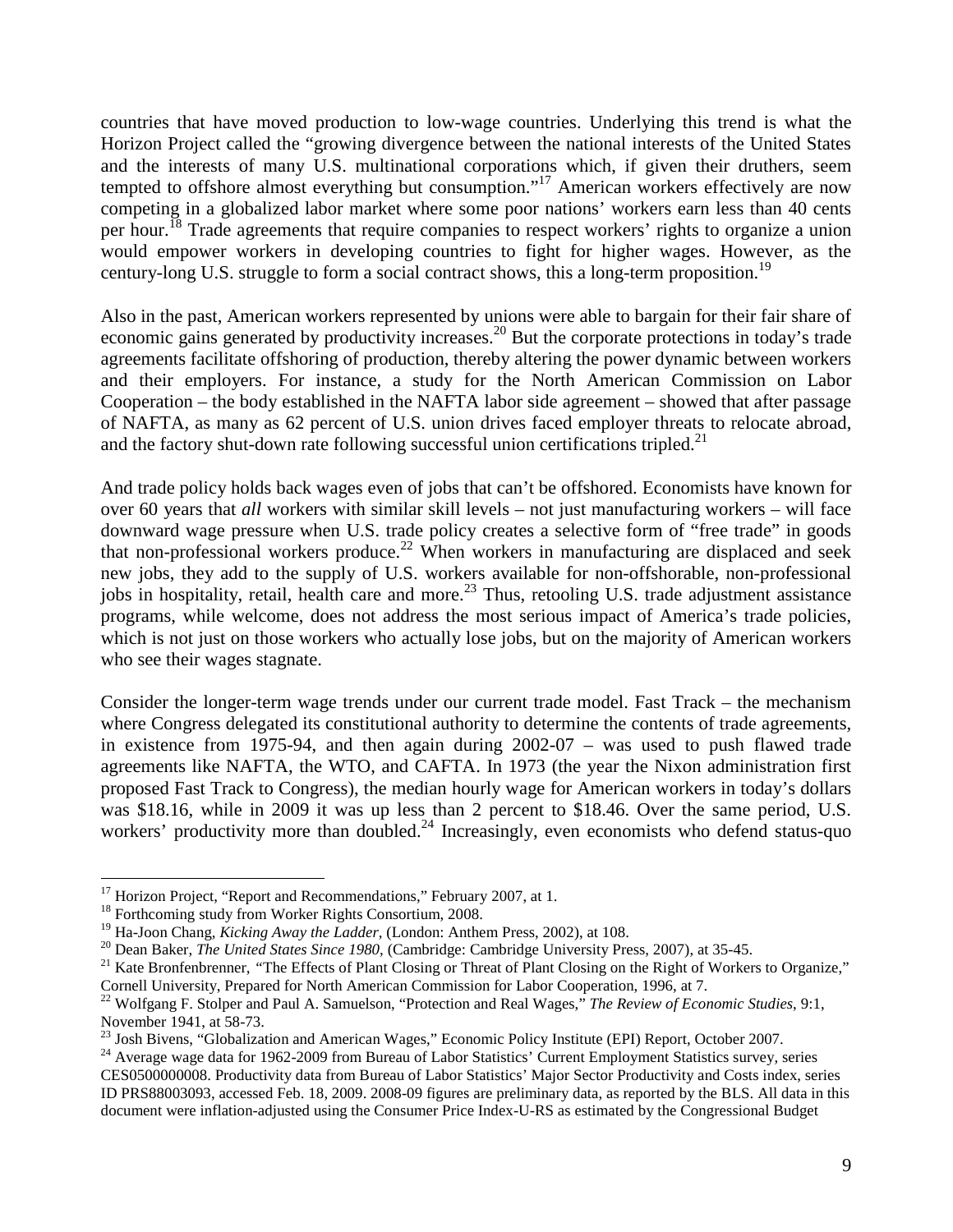trade policies are attributing a significant share of this unprecedented disconnect between American workers' productivity and their real wages to a form of "labor arbitrage."<sup>[25](#page-10-0)</sup>

This phenomena brings us to the inequality picture. The inequality between rich and poor in America has jumped to levels not seen since the Robber Baron era. The richest 10 percent of Americans are taking nearly half of the economic pie, while the top 1 percent is taking over a sixth. Wealthy individuals' share of national income was stable for the first several decades after World War II, but shot up 50 percent for the richest 10 percent and 150 percent for the richest 1 percent between1973 and  $2006$  – the Fast Track era[.](#page-10-1)<sup>26</sup> Is there a connection to trade policy?

In fact, longstanding economic theory predicts that trade will increase income inequality in developed countries. A decade ago, the Peterson Institute for International Economics (IIE) sought to quantify the effect of trade policy on U.S. income inequality, and found that nearly 40 percent of the increase in inequality was attributable to U.S. trade policy.<sup>[27](#page-10-2)</sup> When the Economic Policy Institute (EPI) updated the IIE figures, it found that the average American family lost \$2,000 a year from the burden of rising inequality due to trade. All of these calculations take into account the consumer savings from cheaper imports, meaning net wage losses from trade now exceed the median American household's income tax burden by hundreds of dollars. EPI projects that, if current trade policies and trends continue, all wage gains made since 1979 by workers without a four-year college degree (70 percent of Americans) could be erased. $^{28}$  $^{28}$  $^{28}$ 

And changes in technology or education levels do not fully account for American wage pressures. Some have argued that advances in computer technology explain why less technologically-literate American workers have been left behind, asserting that more education – rather than a different trade policy – is how America will prosper in the future.<sup>[29](#page-10-4)</sup> While more education and skills are desirable for many reasons, these alone will not solve the problems of growing inequality. First, as documented in a Federal Reserve Bank paper, inequality started rising as systematic U.S. trade deficits emerged, in the early Fast Track period, far before most workers reported using computers onthe job.<sup>30</sup> Second, college-educated workers have seen their wage growth stagnate, even in technologically sophisticated fields like engineering.<sup>[31](#page-10-6)</sup> Finally, a National Academies study found that employers will continue to demand mostly lower-skilled labor for the foreseeable future,

<span id="page-10-6"></span><sup>31</sup> Jared Bernstein and Lawrence Mishel, "Economy's Gains Fail to Reach Most Workers' Paychecks," EPI Briefing Paper 195, September 2007.

Office in the backup data for Table E-1 of their Budget and Economic Outlook: Fiscal Years 2008 to 2018, released September 2008.

<span id="page-10-0"></span><sup>&</sup>lt;sup>25</sup> Stephen Roach, "The World Economy at the Crossroads: Outsourcing, Protectionism, and the Global Labor Arbitrage," Speech before the Boao Forum for Asia, 2003.

<span id="page-10-1"></span><sup>&</sup>lt;sup>26</sup> Thomas Piketty and Emmanuel Saez, "The Evolution of Top Incomes: A Historical and International Perspective," National Bureau of Economic Research Paper 11955, January 2006; numbers updated through 2006 in a March 2008 extract.

<span id="page-10-2"></span><sup>27</sup> William Cline, *Trade and Income Distribution*, (Washington, D.C.: Peterson Institute for International Economics, 1997), at 264; Dean Baker and Mark Weisbrot, "Will New Trade Gains Make Us Rich?" Center for Economic and Policy Research (CEPR) Paper, October 2001.

<span id="page-10-3"></span><sup>28</sup> Bivens 2007.

<span id="page-10-4"></span><sup>29</sup> *World Economic Outlook 2007: Globalization and Inequality* (Washington, D.C.: International Monetary Fund, 2007), at 31-65.

<span id="page-10-5"></span><sup>30</sup> David Card and John E. DiNardo, "Technology and U.S. Wage Inequality: A Brief Look," *Federal Reserve Bank of Atlanta: Economic Review,* Third Quarter 2002, at 45-62.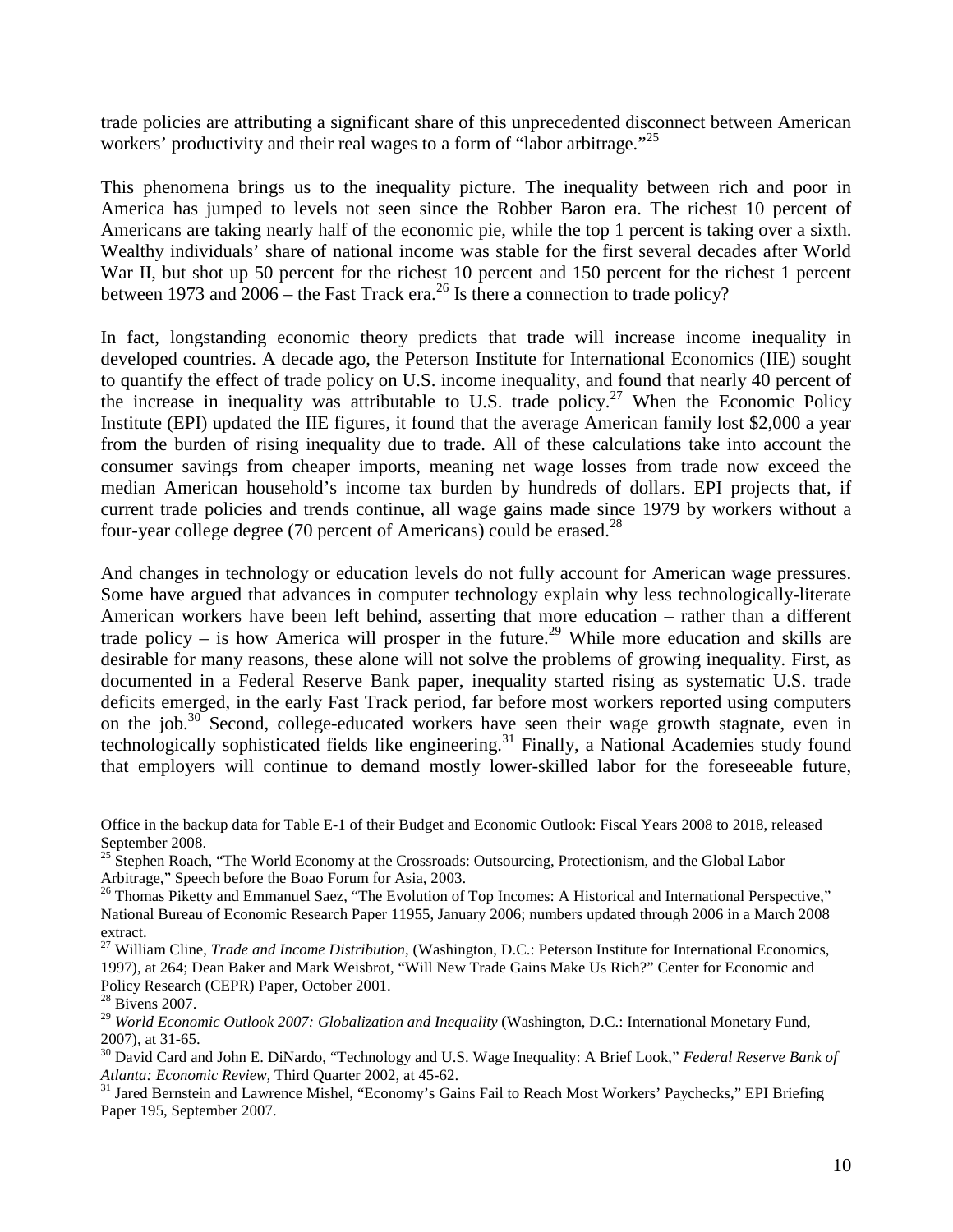projecting that occupations like hospitality and restaurants will have the greatest labor demand in the coming decades. $32$ 

Thus, addressing trade policy, not only better educating American workers, will be an essential part of tackling rising income inequality. Indeed, countering race-to-the-bottom labor arbitrage will require new rules of international commerce including addressing the pro-offshoring trade agreement investor rights and domestic tax policies that President Obama rightly identified during his campaign as needing alternation. Getting the model right and correcting past agreements is essential before the United States enters into new trade agreement negotiations.

**Trade-Deficit and Jobs Trends:** Prior to the establishment of Fast Track and the trade agreements it enabled, the United States had balanced trade; since then, the U.S. trade deficit has exploded. The pre-Fast Track period was one of balanced U.S. trade and rising living standards for most Americans. In fact, in 1973, the United States had a slight trade surplus, as it did in nearly every year between World War II and 1975. But in every year since Fast Track was first implemented in 1975, the United States has run a trade deficit. And since establishment of NAFTA and the WTO, the U.S. trade deficit jumped exponentially from under \$100 billion to nearly \$700 billion – almost 5 percent of national income.<sup>[33](#page-11-1)</sup> The establishment of the extraordinary Fast Track trade procedure coincided with President Nixon's decision to abandon managed exchange rates – the so-called gold standard – which had helped ensure balanced trade over time. In the new economy that would emerge from these policy shifts, companies that produce abroad (or produce nothing at all, in the case of finance) would replace domestic employment and rising wages as the driving force of economic policy.<sup>[34](#page-11-2)</sup> From Federal Reserve officials to Nobel Laureates, there is nearly unanimous agreement among economists that this huge trade deficit is unsustainable: unless the United States implements policies to shrink it, the U.S. and global economies are exposed to risk of crisis, shock and instability.<sup>[35](#page-11-3)</sup>

The rising deficit has had a strong link to jobs. Nearly 5.6 million American manufacturing jobs – nearly 1 out of 3 – have been lost during the Fast Track era. And since NAFTA and the WTO were signed, we've lost 4.3 million manufacturing jobs. The U.S. manufacturing sector has long been a sourceof innovation, productivity, growth and good jobs[.](#page-11-4)<sup>36</sup> By 2009, the United States had less than 13 million manufacturing jobs left **–** nearly 5.6 million fewer than in 1973 before Fast Track was

<span id="page-11-3"></span><span id="page-11-2"></span><sup>34</sup> James K. Galbraith, *The Predator State,* (New York: Free Press, 2008), at 72-79.

<span id="page-11-0"></span><sup>&</sup>lt;sup>32</sup> Mary Gatta, Heather Boushey, and Eileen Appelbaum, "High-Touch and Here-to-Stay: Future Skills Demands in Low Wage Service Occupations," National Academies' Center for Education, June 2007.

<span id="page-11-1"></span><sup>&</sup>lt;sup>33</sup> Trade balance information from Bureau of Economic Analysis, U.S. International Transactions Accounts Data, released December 2008, Line 74; 2008 preliminary figure taken from February 2009 "U.S. International Trade in Goods and Services" news release. GDP numbers taken from January 2009 news release on GDP.

<sup>35</sup> Franco Modigliani and Robert M. Solow (Nobel Laureates 1985 and 1987), "America Is Borrowing Trouble," *New York Times*, April 9, 2001; Joseph E. Stiglitz (Nobel Laureate 2001), "The IMF's America Problem," column, 2006; Roger W. Ferguson (Fed Vice-chairman), "U.S. Current Account Deficit: Causes and Consequences," Remarks to the Economics Club of the University of North Carolina at Chapel Hill, Chapel Hill, N.C., April 20, 2005; Timothy P. Geithner (Fed president), "Policy Implications of Global Imbalances," Remarks at the Global Financial Imbalances Conference at Chatham House, London, Jan. 23, 2006; "Minutes of the Federal Reserve Open Market Committee," June 29-30, 2004.

<span id="page-11-4"></span><sup>36</sup> Bob Baugh and Joel Yudken, "Is Deindustrialization Inevitable?" *New Labor Forum,* 15:2, Summer 2006.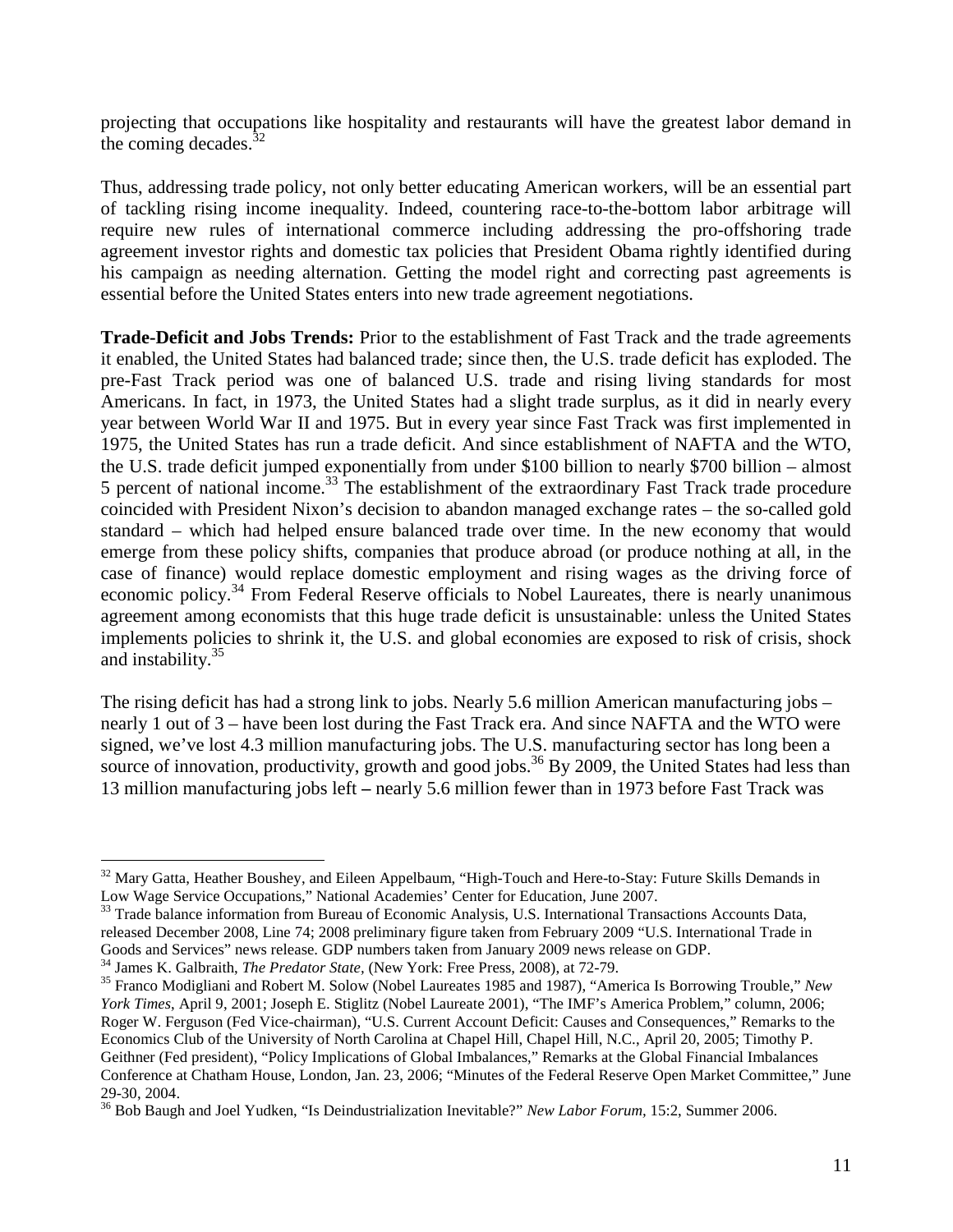first established,  $37$  with less than 10 percent of the American workforce in manufacturing for the first time in modern history.<sup>[38](#page-12-1)</sup> The U.S. Department of Labor lists millions of workers as losing jobs to trade since NAFTA and WTO were passed – and that is under just one narrow program that excludes many whose job loss is trade-related.<sup>[39](#page-12-2)</sup> Further, studies show that the U.S. economy could have supported an estimated 7 million *more* manufacturing jobs if not for the massive trade deficit that has accrued under current U.S. trade policy.[40](#page-12-3) Some analysts say that technology-related efficiency improvements account for U.S. manufacturing job loss, not trade policy. But both factors play a role. However, Congress actually has say over trade policy. Many analysts and policymakers of diverse political stripes believe that the rebuilding of the manufacturing sector is important to America's security and economic well-being. $41$ 

Trade policy affects the quality of American jobs available, not the overall number of jobs. Total employment and unemployment rates are largely determined by monetary and fiscal policy – for instance the Federal Reserve Bank's interest rate policies. Trade affects the *composition* of jobs available in an economy. The United States lost millions of manufacturing jobs during the NAFTA-WTO era, but overall unemployment has been stable as new service-sector jobs were created. Proponents of the NAFTA-WTO status quo raise the *quantity* of jobs in the U.S. economy to claim that recent trade policies have not hurt American workers. But what they do not mention is that the *quality* of jobs available to the majority – and the wages most American workers can earn – have been degraded. For instance, according to the Brookings Institution, the average worker displaced from manufacturing went from earning \$40,154 to \$32,123 when re-employed.<sup>[42](#page-12-5)</sup>

Offshoring of American jobs is moving rapidly up the income and skills ladder. Alan S. Blinder, a former Federal Reserve vice chairman, Princeton economics professor, and NAFTA-WTO supporter, says that 29 to 38 million American jobs could be offshored in the foreseeable future.<sup>[43](#page-12-6)</sup> The majority of the jobs Blinder identified are not in manufacturing.<sup>[44](#page-12-7)</sup> Indeed, according to Blinder's data, American workers with at least a four-year college degree are those most vulnerable to having their jobs offshored. As well, the jobs that Blinder considered most subject to offshoring pay better (by \$8,000 or 14 percent) than those that are not, meaning America could see its very best jobs moving offshore.<sup>[45](#page-12-8)</sup> Offshoring of consumers' medical and financial information subject to privacy protections under U.S. law also raises an array of concerns about identity theft, private

<span id="page-12-0"></span><sup>&</sup>lt;sup>37</sup> Bureau of Labor Statistics, Current Employment Statistics survey, series ID CES3000000001, manufacturing industry.

<span id="page-12-1"></span> $38$  Dean Baker, "Economy sheds jobs, unemployment stable," CEPR Data Byte, Feb. 1, 2008.

<span id="page-12-3"></span><span id="page-12-2"></span><sup>&</sup>lt;sup>39</sup> Department of Labor Trade Adjustment Assistance certifications, at http://www.citizen.org/trade/forms/taa\_info.cfm. <sup>40</sup> Lawrence Mishel, Jared Bernstein, and Sylvia Allegretto, *State of Working America 2006-2007*, (Washington, D.C.:

EPI, 2006), Table 3.30 at 175.

<span id="page-12-4"></span><sup>41</sup> Leaders from both parties and from manufacturing industry have called for a reinvigorated manufacturing policy. *See* Reps. Donald Manzullo (R-Ill.) and Tim Ryan (D-Ohio), April 19, 2007 press release; "U.S. Steel Industry Salutes Men and Women in Uniform," *SteelWorks,* Nov. 8, 2007.

<span id="page-12-5"></span> $42$  Lael Brainard, Robert E. Litan and Nicholas Warren, "Insuring America's Workers in a New Era of Off-shoring," Brookings Institution Policy Brief 143, July 2005, at 2.

<span id="page-12-6"></span><sup>43</sup> Alan Blinder, "Off-shoring: The Next Industrial Revolution?" *Foreign Affairs*, March-April 2006; Alan Blinder, "How Many U.S. Jobs Might Be Offshorable?" Princeton University Center for Economic Policy Studies Working Paper #142, March 2007, at 25-26.

<span id="page-12-7"></span> $44$  Bivens 2007.

<span id="page-12-8"></span><sup>&</sup>lt;sup>45</sup> Jared Bernstein, James Lin, and Lawrence Mishel, "The Characteristics of Offshorable Jobs," EPI Report, November 2007, at 3.